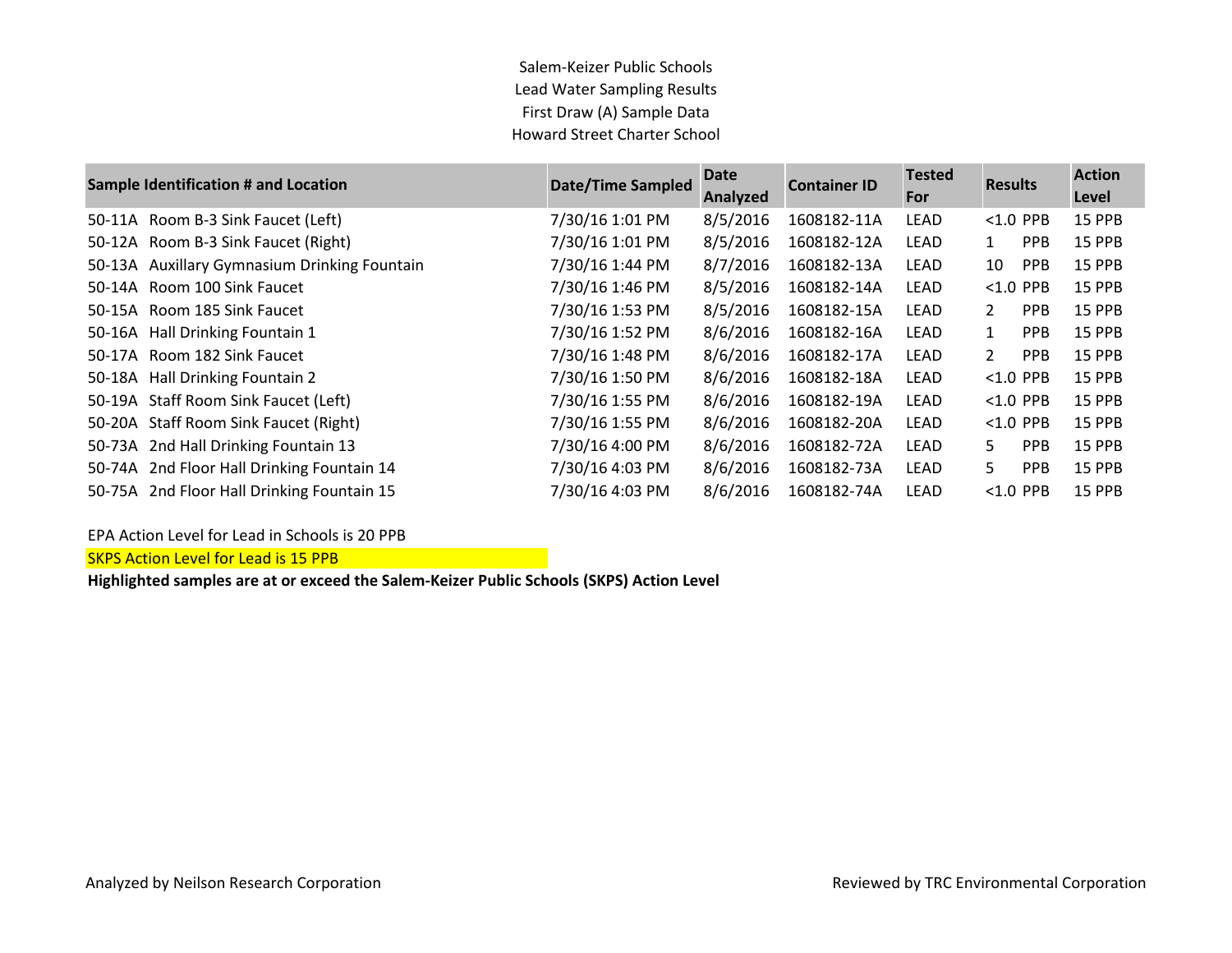Salem-Keizer Public Schools Lead Water Sampling Results First Draw (A) Sample Data Howard Street Charter School

| Sample Identification # and Location |                                                 | Date/Time<br><b>Sampled</b> | <b>Date</b><br>Analyzed | <b>Container ID</b> | <b>Tested</b><br>For | <b>Results</b> |             | <b>Action</b><br>Level |
|--------------------------------------|-------------------------------------------------|-----------------------------|-------------------------|---------------------|----------------------|----------------|-------------|------------------------|
|                                      | <b>50-21A</b> Auditorium Hall Drinking Fountain | 9/29/2016 5:21              | 10/3/2016 59450         |                     | <b>LEAD</b>          | 26.            | <b>NPPB</b> | <b>15 PPB</b>          |

EPA Action Level for Lead in Schools is 20 PPB

**SKPS Action Level for Lead is 15 PPB**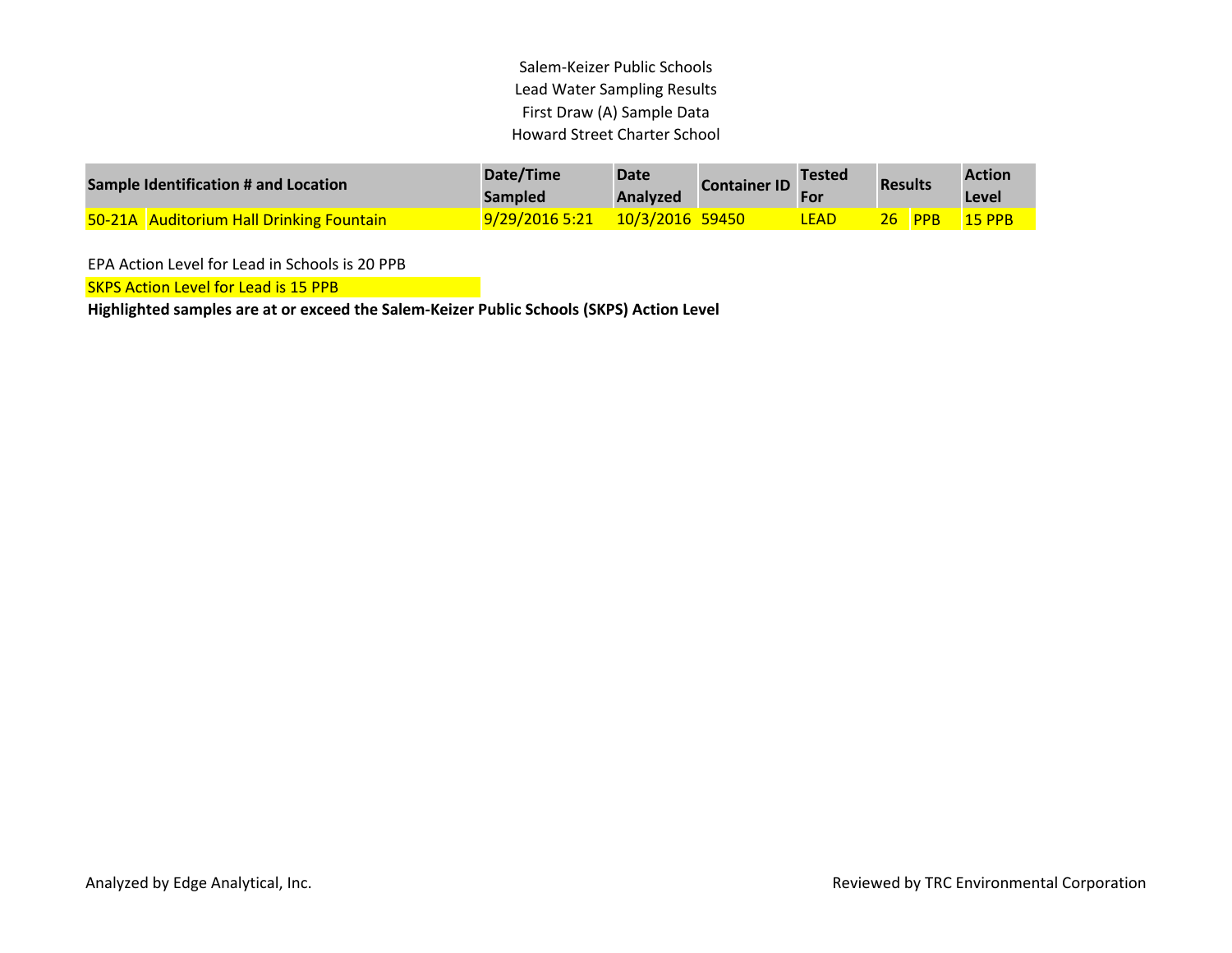## Salem-Keizer Public Schools Lead Water Sampling Results Flushed (B) Sample Data Howard Street Charter School

| Sample Identification # and Location     | Date/Time<br><b>Sampled</b> | <b>Date</b><br>Analyzed | <b>Container ID</b> | <b>Tested</b><br><b>For</b> | <b>Results</b> |            | <b>Action</b><br>Level |
|------------------------------------------|-----------------------------|-------------------------|---------------------|-----------------------------|----------------|------------|------------------------|
| 50-21B Auditorium Hall Drinking Fountain | 9/29/2016 5:22              | 10/18/2016 63611        |                     | LEAD                        |                | <b>PPR</b> | 15 PPB                 |

EPA Action Level for Lead in Schools is 20 PPB

**SKPS Action Level for Lead is 15 PPB**